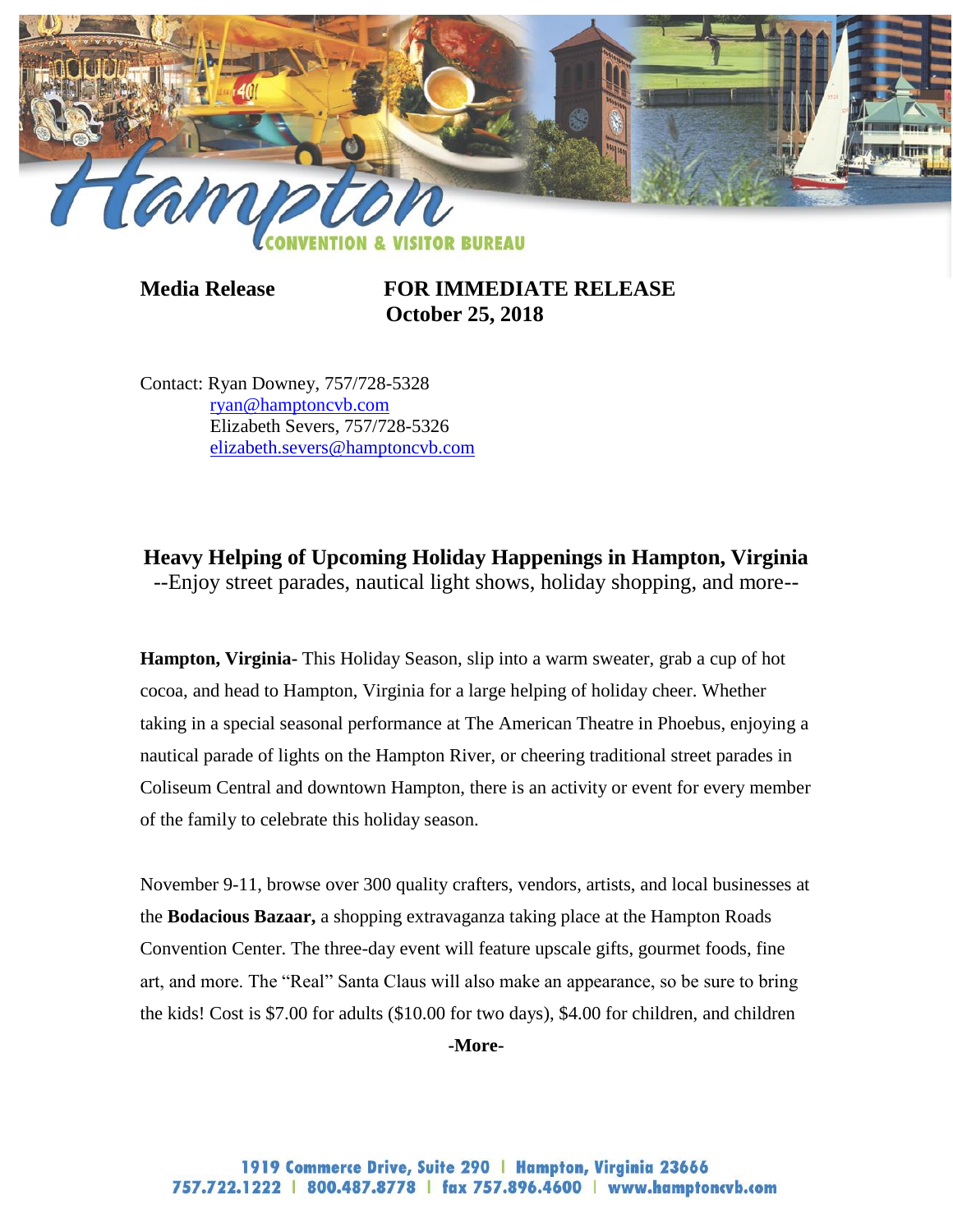in strollers are free. Check out<http://www.bodaciousbazaar.com/fall/> for further information.

The **20th annual Coliseum Central Holiday Parade** returns on November 17. Festivities include marching bands, floats, squads and animals parade through Coliseum Central. Santa Claus is also sure to stop by. The parade begins at 9:30 a.m., but get there early for a prime spot.

December 7-8, the **2018 Holiday and Kwanzaa Marketplace and Jazz Brunch** fills the galleries of Hampton University Museum. Beginning at 10:00 a.m. on December 7, guests may purchase holiday and Kwanzaa gifts from the museum gift shop. The shop specializes in African, African-American, and other multicultural items and artwork. At 5:30 p.m., enjoy special holiday music, sales, and planned activities. On December 8, in addition to shopping Noon- 4:00 p.m., opt to partake in a delicious holiday and Kwanzaa inspired brunch. Though the event is free, there is a fee for the brunch.

The **30th annual Downtown Hampton Lighted Boat Parade** sails back into downtown on Friday, December 7. Cruise into downtown Hampton for festivities beginning at 7:00 p.m., as this highly anticipated parade of illuminated power and sail boats will be visible from anywhere along the Hampton River. Those who don't have a vessel but want to join the action can board the *Miss Hampton II*. Attendees interested in riding on the *Miss Hampton II* are encouraged to make reservations by calling 757/722-9102. The admission is an unwrapped toy that will be donated to Toys for Tots. Captains who wish to enter their craft in the parade are encouraged to call 757/727-1271.

On December 8, 10:00 a.m. – 4:00 p.m., the Hampton History Museum plays host to **Holiday Open House**, a brand new event featuring heirloom ornament making, live holiday music, train displays, face painting and more family fun to get you in the spirit of **-More-**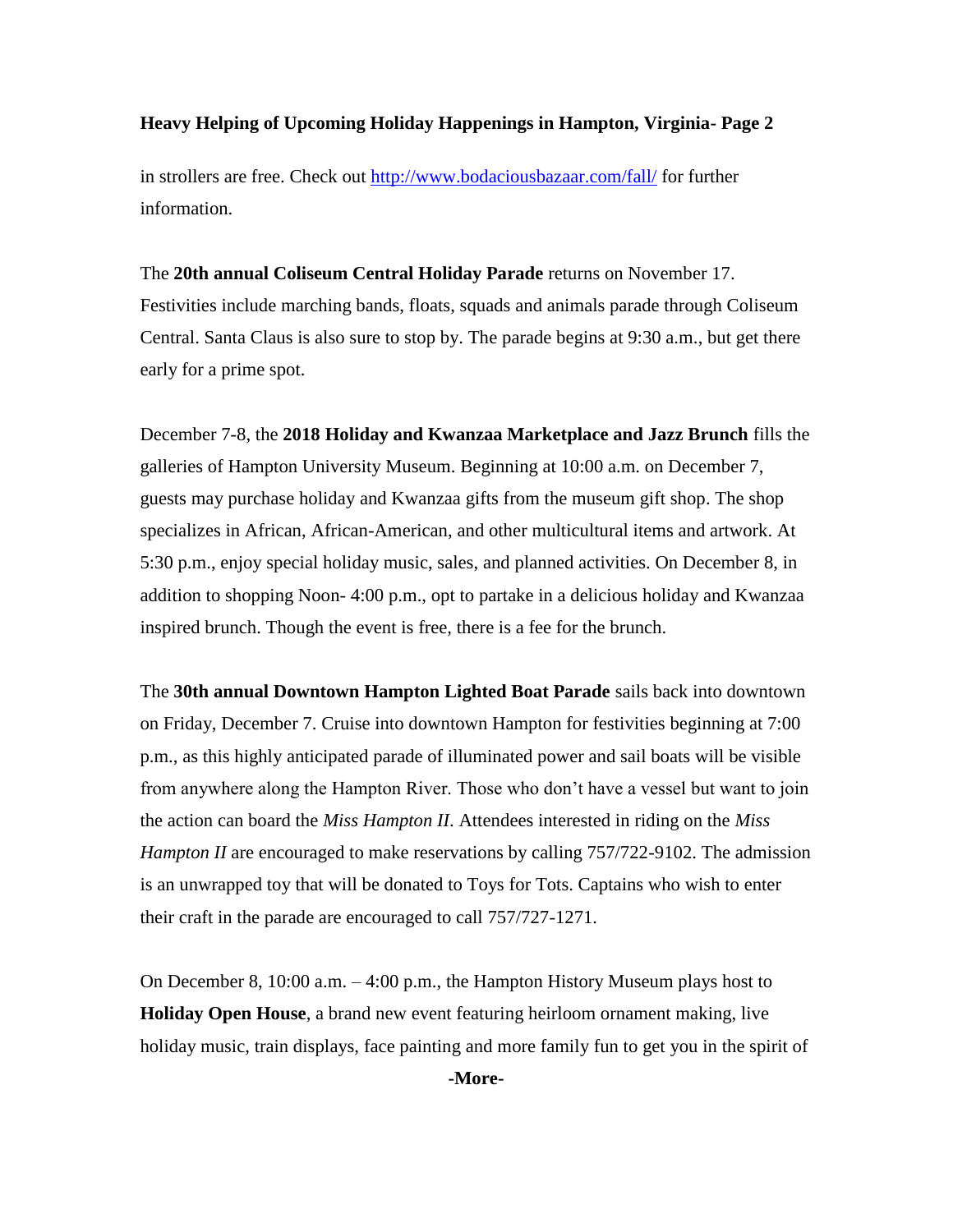the season. Explore over 400 years of the city's past from the days of the Kecoughtan Indians to Space Race in the Hampton History Galleries. On the second floor, view 45 extraordinary watercolor drawings and maps in the special exhibit "Civil War Journey: The Maps and Sketches of Private Robert Sneden."

December 8 also marks the return of the **Hampton Holly Days Parade** beginning at 7:00 p.m**.** Join us for an evening of enchantment at the Peninsula's largest illuminated holiday parade. Fun includes music from marching bands, spectacular floats, and the man of the hour, Santa. The parade goes from Eaton Street and Settlers Landing Road to Darling Stadium.

Partially bordered by the Hampton Roads harbor and Chesapeake Bay, Hampton, with the 344,000 sq. ft. Hampton Roads Convention Center and the award-winning Hampton Coliseum, is located in the center of Coastal Virginia and the Hampton Roads metropolitan area. Hampton is the site of America's first continuous English-speaking settlement, the site of the first arrival of Africans in English North America, and is home to such visitor attractions as the Virginia Air & Space Center, Fort Monroe National Monument, Hampton History Museum, harbor tours and cruises, Hampton University Museum, The American Theatre, among others.

### **November 2018**

#### 8-11 **Disney on Ice presents Worlds of Enchantment**

Enter the dazzling world of Disney magic LIVE ON ICE! Rev up for non-stop fun with four of your favorite Disney stories at Disney On Ice presents Worlds of Enchantment. Thrill to high-speed stunts as Lightning McQueen and the crew of Disney•Pixar's Cars race across the ice! Dive into adventure with Ariel and The Little Mermaid's undersea kingdom. The toys are back in town with heroic action when Buzz, Woody, Jessie and the Disney•Pixar Toy Story gang escape Sunnyside Daycare in their most daring adventure! Plus, enter the wintery world of Arendelle with sisters Anna and Elsa and pals Olaf and Kristoff from Disney's Frozen as they learn that true love comes from within. Get warmed up for the show and be your best with exclusive moves taught by the mouse **-More-**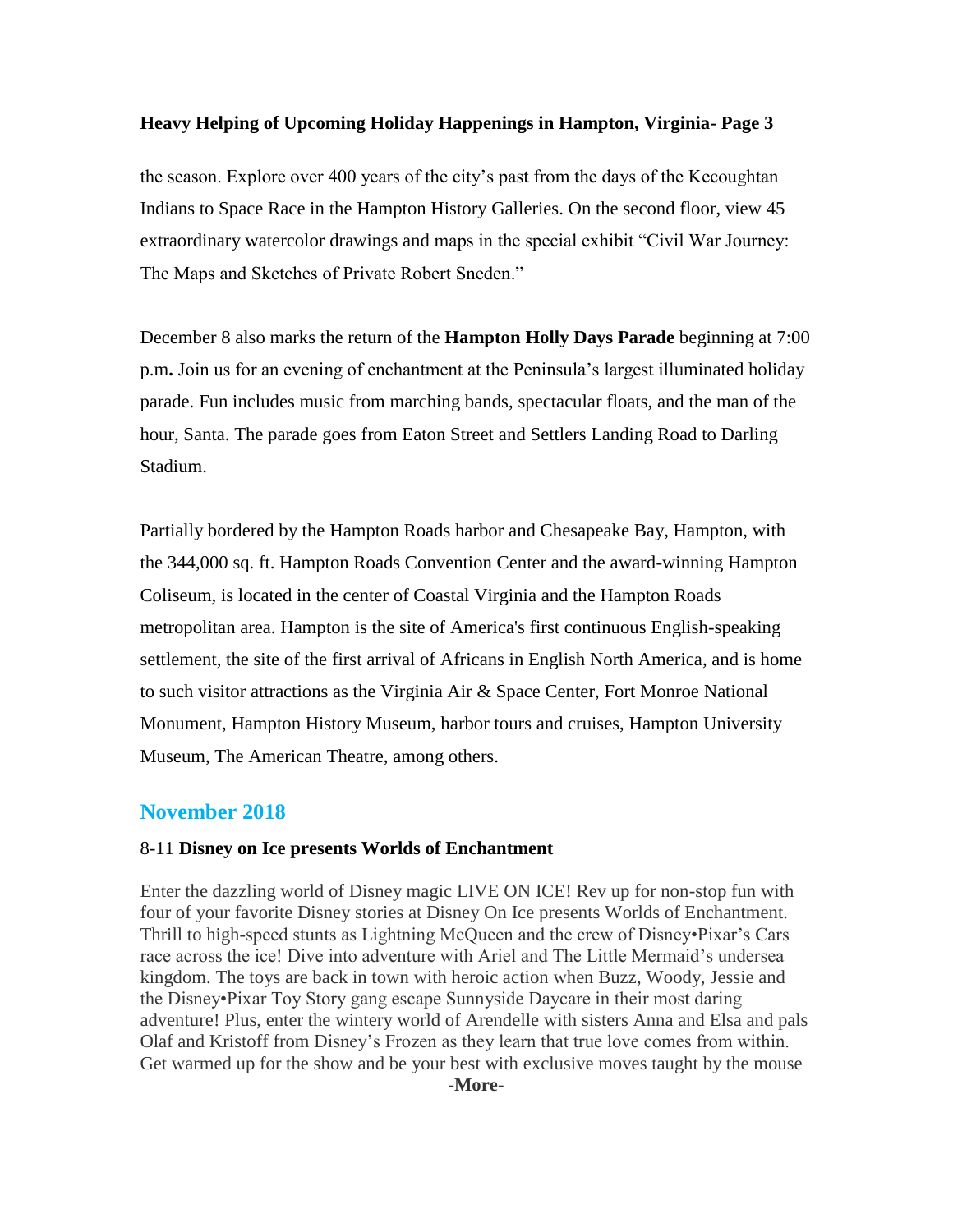that started it all at Mickey's Dance-Along Pre-Show. From wheels to waves, icy wonderlands to infinity and beyond, your family's favorite Disney moments come to life at Disney On Ice presents Worlds of Enchantment. Hampton Coliseum. Thursday, November 8, 7:30 p.m. Friday, November 9 at 10:30 a.m. & & 7:30 p.m. Saturday, November 10, 11:00 a.m., 3:00 p.m. & 7:00 p.m. Sunday, November 11, 1:00 p.m. & 5:00 p.m. Tickets start at \$20. 757/838-4203. [www.hamptoncoliseum.org](http://www.hamptoncoliseum.org/) (1000 Coliseum Drive, Hampton, VA 23666)

### 9-11 **Bodacious Bazaar**

The Bodacious Bazaar is an amazing shopping experience that happens twice a year in the Coastal Virginia area. Vendors, artists, and shoppers alike can't afford to miss this amazing show! Hampton Roads Convention Center. 10:00 p.m. – 7:00 p.m. Friday and Saturday. 10:00 a.m. – 6:00 p.m. on Sunday. Adults \$7.00, Two Day \$10.00, Children \$4.00, and Children in strollers are free. 757/315-1610. [www.bodaciousbazaar.com](http://www.bodaciousbazaar.com/) (1610) Coliseum Drive, Hampton, VA 23666)

### 16-18 **22st Annual Mayflower Marathon**

Help us provide meals to those that struggle with hunger in our community this Thanksgiving. It's as easy as driving by and dropping off donations while our spirited volunteers cheer you on and your favorite DJ's broadcast on the radio. Sponsored by [FM99](https://www.google.com/url?sa=t&rct=j&q=&esrc=s&source=web&cd=1&cad=rja&ved=0CC8QFjAA&url=http%3A%2F%2Ffm99.com%2F&ei=bv1CUqfYKIeo4APvooFo&usg=AFQjCNFcSNSON3GIRfp5AIsdA-D0lrkJ6Q&sig2=TtnbUR5DPQkcuHx8jaLSYA&bvm=bv.53077864,d.dmg) and [106.9 The Fox!](https://www.google.com/url?sa=t&rct=j&q=&esrc=s&source=web&cd=1&cad=rja&sqi=2&ved=0CC0QFjAA&url=http%3A%2F%2F1069thefox.com%2F&ei=kv1CUr_GBZLJ4APGpIGgAg&usg=AFQjCNGEG6diKQOr0n8DlGJN6CLXZ8FT6Q&sig2=80xGkvJVlbbzYGFtH--Kow&bvm=bv.53077864,d.dmg)<http://www.hrfoodbank.org/event/mayflower-marathon/> (2160 Coliseum Drive, Hampton, VA 23666)

# 17 **20th Annual Coliseum Central Holiday Parade**

Kick-off the holiday season with the 20th annual Coliseum Central Holiday Parade Presented by Sentara CarePlex Hospital! Come join in the excitement as marching bands, floats, squads and animals parade through Coliseum Central. Santa Claus is also sure to stop by! Coliseum Central. 9:30 a.m.-11:30 a.m. Free Admission. 757/826-6351. [www.coliseumcentral.com](http://www.coliseumcentral.com/) (4410 E Claiborne Square, Hampton, VA 23666)

# 30 **Lightwire Theater: A Very Electric Christmas**

Appearing magically out of the darkness, the dazzling visuals and unique characters of Lightwire Theater delight viewers of all ages. The show incorporates elements of puppetry, theater, dance and holiday music, which leave the audience with heartwarming memories. Former semi-finalist on America's Got Talent, Lightwire Theater has enthralled audiences worldwide with the beauty of their electric characters. The American Theatre. 8:00 p.m. \$35. 757/722/2787. [www.hamptonarts.net](http://www.hamptonarts.net/) (125 East Mellen Street, Hampton, VA 23663)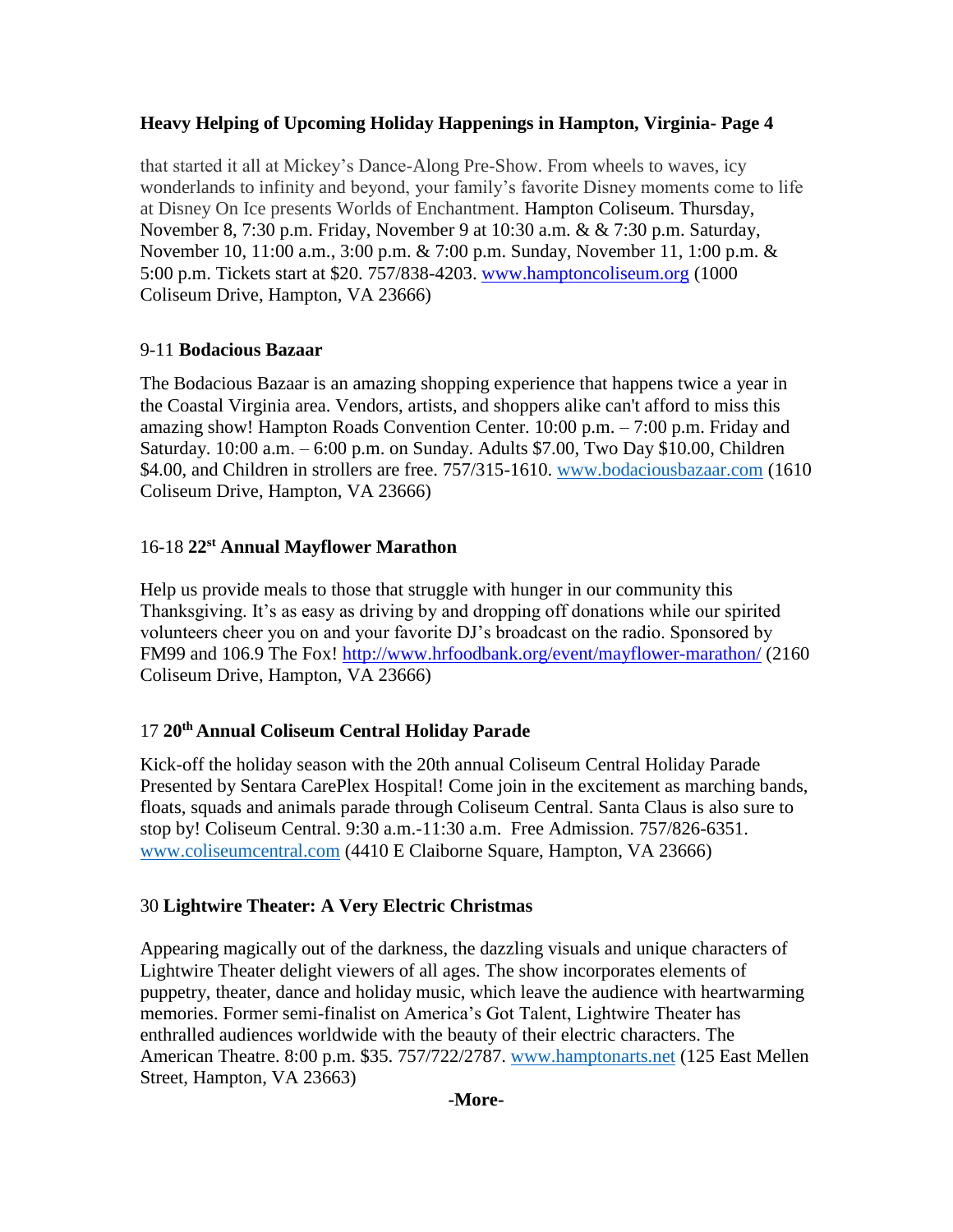# **December 2018**

# 1-2 **The Manhattan Transfer Holiday Show**

The Manhattan Transfer kicks off a harmonic holiday season as the vocal group brings its signature sound to The American Theatre. Expect an evening of spectacular singing that has earned the group an astounding 10 Grammy Awards for its unique arrangements and performance style. The Manhattan Transfer's incredible vocal power has entertained worldwide audiences for more than four decades. During this special time of year, the group delivers a remarkable performance of holiday favorites from its hit albums, The Christmas Album, An Acapella Christmas, as well as selections from the recently released, chart-soaring album, The Junction. The Manhattan Transfer Holiday Show is a rare opportunity to see one of the music industry's most influential jazz vocal groups. The American Theatre. December 1, 8:00 p.m. December 2, 3:00 p.m. \$35. 757/722/2787. [www.hamptonarts.net](http://www.hamptonarts.net/) (125 East Mellen Street, Hampton, VA 23663)

# 4-30 **Winter Whimsy at the Hampton Carousel**

Make new holiday memories while enjoying festively adorned horses and the historic Hampton Carousel decked out for the season, along with special carousel organ-type Christmas music. Free candy canes! Rides \$1. 10:00 a.m. – 5:00 p.m. Carousel Park. [www.hamptonhistorymuseum.org](http://www.hamptonhistorymuseum.org/) (602 Settlers Landing Road, Downtown Hampton)

# 7 **Phoebus Annual Illumination**

Join us for the seventh annual illumination event! Shop with Phoebus merchants for special deals, and more. There will special performances and Santa will even stop by! Mallory Street, Mellen Street and Hope Street in Phoebus. 5:00 p.m. – 9:00 p.m. Free Admission. [www.phoebusvaevents.com](http://www.phoebusvaevents.com/) (212 E Mellen Street, Hampton, VA 23663)

# 7 **Santa's Attic Craft Show**

The Hampton Department of Parks, Recreation & Leisure Services presents its annual Santa's Attic Arts and Crafts Show every December. Shop one-of-a-kind, hand-crafted items made by local artisans. Admission is free and complimentary holiday refreshments will be available. Hampton City Hall Library. 757/727-8311. <http://www.hampton.gov/3316/Santas-Attic> (22 Lincoln St. Hampton, VA 23669)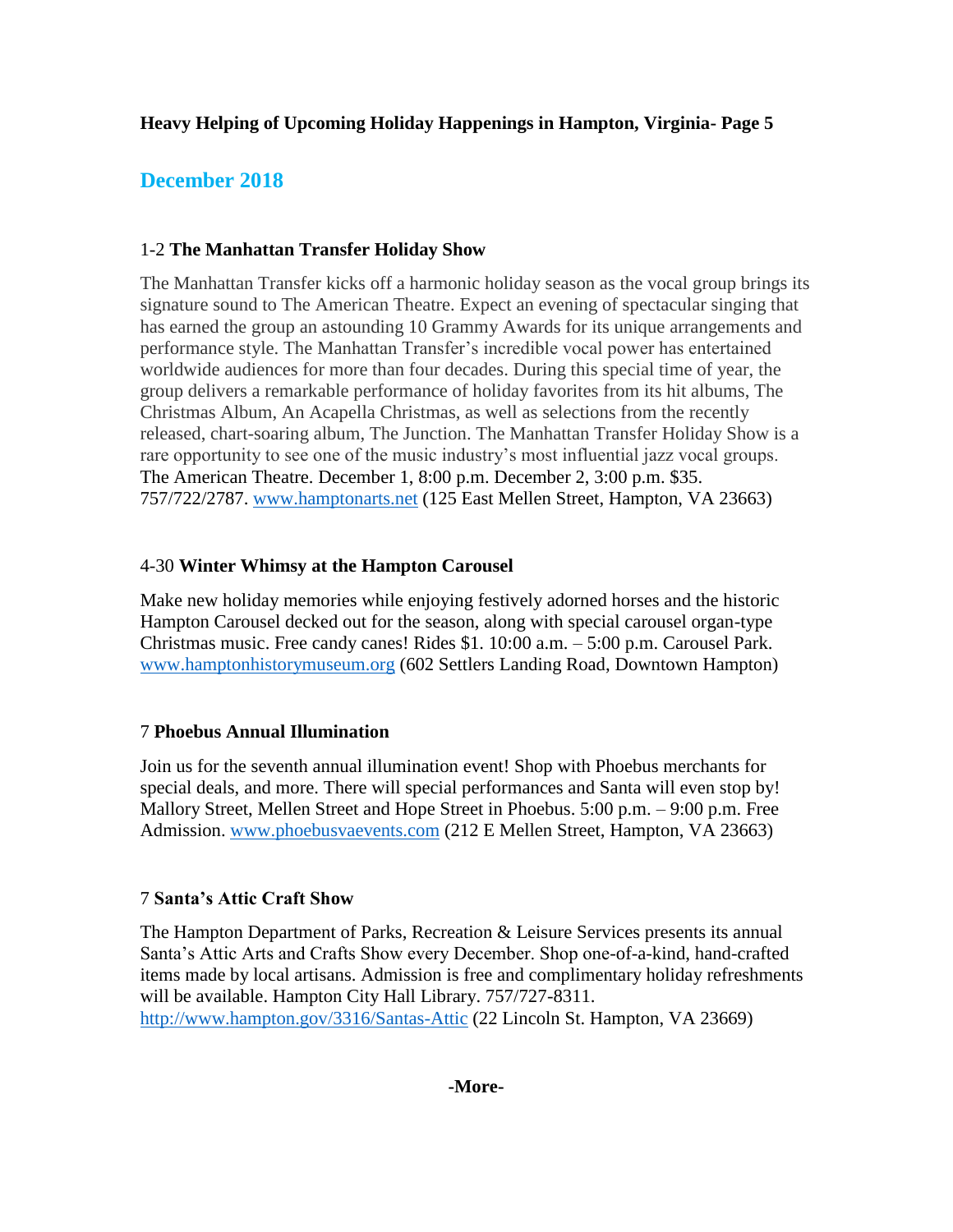### 7 **30th Annual Downtown Hampton Lighted Boat Parade**

Cruise into the spirit of the holiday season at the 30th annual Downtown Hampton Lighted Boat Parade. More than 20 boats are expected to participate. This parade of illuminated power and sail boats will be visible from anywhere along the Hampton River, however spectators wanting to hear the narration will want to find a spot near the Hampton Maritime Center. Downtown Hampton waterfront. 7:00 p.m. Free Admission. 757/727-1276. [www.downtownhampton.com](http://www.downtownhampton.com/) (710 Settlers Landing Road, Hampton, VA 23669)

### 7-8 **26th Annual Holiday and Kwanzaa Marketplace and Jazz Brunch**

You are cordially invited to join the Hampton University Museum for our Holiday and Kwanzaa Marketplace. On Friday, beginning at 10:00 a.m., purchase your holiday and Kwanzaa gifts from the museum shop and local vendors specializing in African, African-American and other handcrafted items. On that Friday evening from 5:30 p.m. – 7:00 p.m., enjoy special performances including choral selections by Hampton City Schools Choirs; art activities for children sponsored by HUM Tree House; and refreshments provided by the Hampton Chapter of Links, Inc. Admission is FREE for all activities on Friday. Return on Saturday from 12:00 p.m. – 4:00 p.m. for our Holiday and Kwanzaa Jazz Brunch and Marketplace which includes live music and performances; heavy hors d'oeurves, desserts and beverages. Friday: 10:00 a.m. – 7:00 p.m. Saturday: 12:00 p.m. - 4:00 p.m. Cost (Saturday events only): \$20.00 for adults, \$10.00 for children age 10 and under. 757/727-5308<http://museum.hamptonu.edu/> (Hampton University, Hampton, VA 23668)

### 8 **Mistletoe Tour – Holiday Homes Tour**

See five amazing historic homes, all dressed up for the holidays, during the Mistletoe Tour at Fort Monroe National Monument. The homes highlight a variety of architectural styles and tickets are required for the event. At 4:00 p.m., join us for a free holiday concert from the Hampton Roads Philharmonic Orchestra in the Fort Monroe Theatre. 11:00 a.m. - 5:00 p.m. Tickets \$20 in advance (beginning November 13), \$25 day of. [http://www.fmauthority.com](http://www.fmauthority.com/) (20 Ingalls Rd. Fort Monroe, VA 23651)

#### 8 **Holiday Open House**

Enjoy heirloom ornament making, live holiday music, train displays, face painting and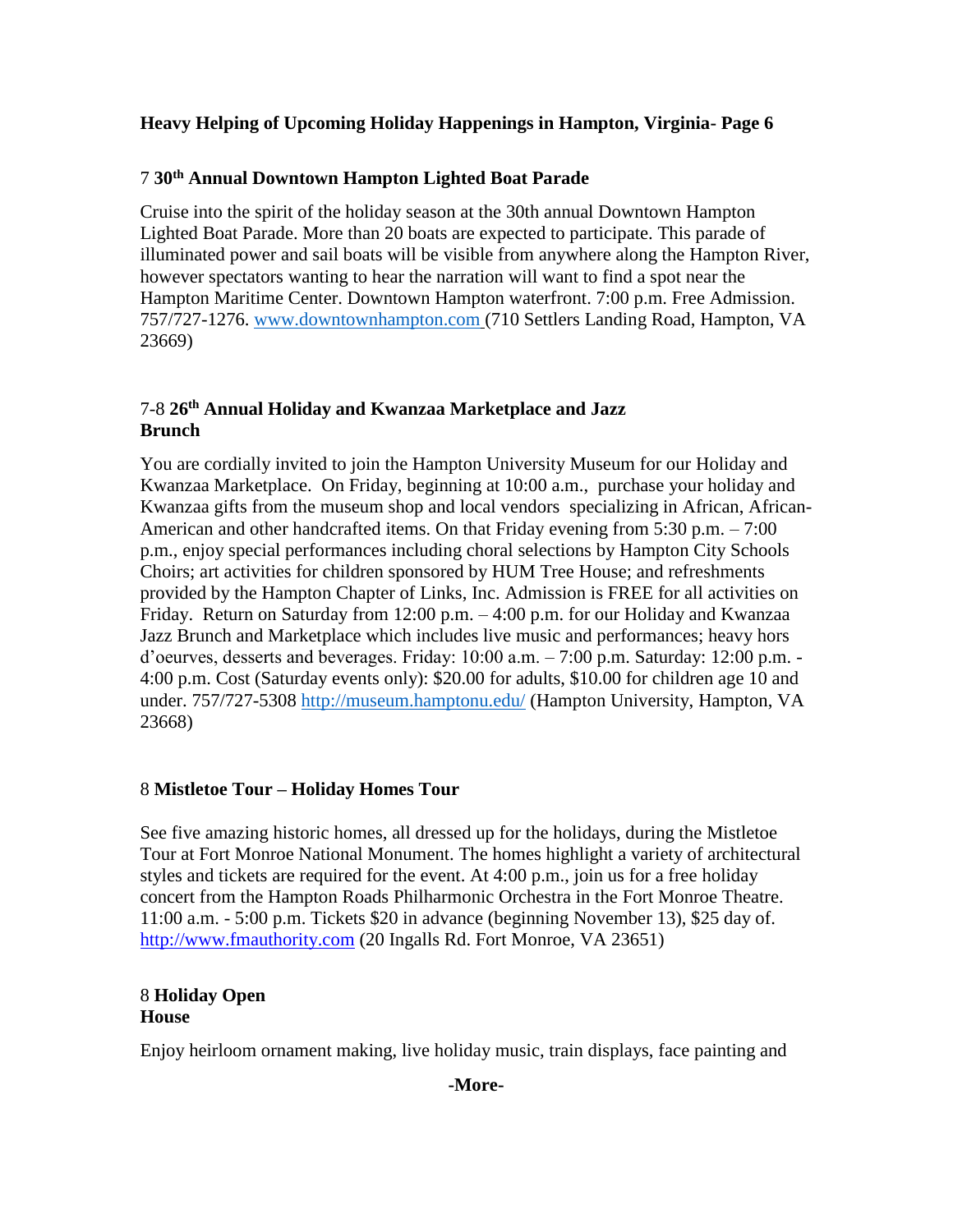more family fun to get you in the spirit of the season. Explore over 400 years of the city's past from the days of the Kecoughtan Indians to Space Race in the Hampton History Galleries. On the second floor, view 45 extraordinary watercolor drawings and maps in the special exhibit "Civil War Journey: The Maps and Sketches of Private Robert Sneden." Hampton History Museum. 10:00 a.m. – 4:00 p.m. Free Admission. [www.hamptonhistorymuseum.org](http://www.hamptonhistorymuseum.org/) (120 Old Hampton Lane, Hampton, VA 23669)

#### 8 **Hampton Holly Days Parade**

The Peninsula's largest illuminated parade! Join us for an evening of enchantment as you view the creative floats, listen to the high school bands, salute the military marching units and exciting drill teams, and wave at the beauty queens. Of course this parade is not complete without everyone's favorite, Santa Claus. Downtown Hampton. 7:00 p.m. Free Admission. 757/727-8311. [www.hampton.gov/parks](http://www.hampton.gov/parks) (Settlers Landing Road, Hampton, VA 23669)

#### 8 **Selfies with Santa at the Hampton Carousel**

Festively decorated for the season, the historic Hampton Carousel welcomes youngsters of all ages to share their holiday wishes and snap "Selfies with Santa," and enjoy a free candy cane. A second face painting station will be set up at the carousel  $(1:00 \text{ p.m.} -$ 4:00 p.m.). Admission to the carousel, "Selfies with Santa" and face painting are free. Stick around for the Hampton Holly Days Parade stepping off at 7:00 p.m. 1:00 p.m. - 6 p.m. Carousel Park. [www.hamptonhistorymuseum.org](http://www.hamptonhistorymuseum.org/) (602 Settlers Landing Road, Downtown Hampton)

#### 9 **Winter Classics and Holiday Favorites**

Come hear the sounds of the season as the orchestra presents a program of holiday favorites including "The Nutcracker," "Sleigh Ride," "'Twas the Night Before Christmas," and a special guest appearance by the Golden Baton raffle winner. You won't want to miss this fan-favorite program for the whole family! The American Theatre. 2:30 p.m. \$20. 757/722/2787. [www.hamptonarts.net](http://www.hamptonarts.net/) (125 East Mellen Street, Hampton, VA 23663)

**-More-**